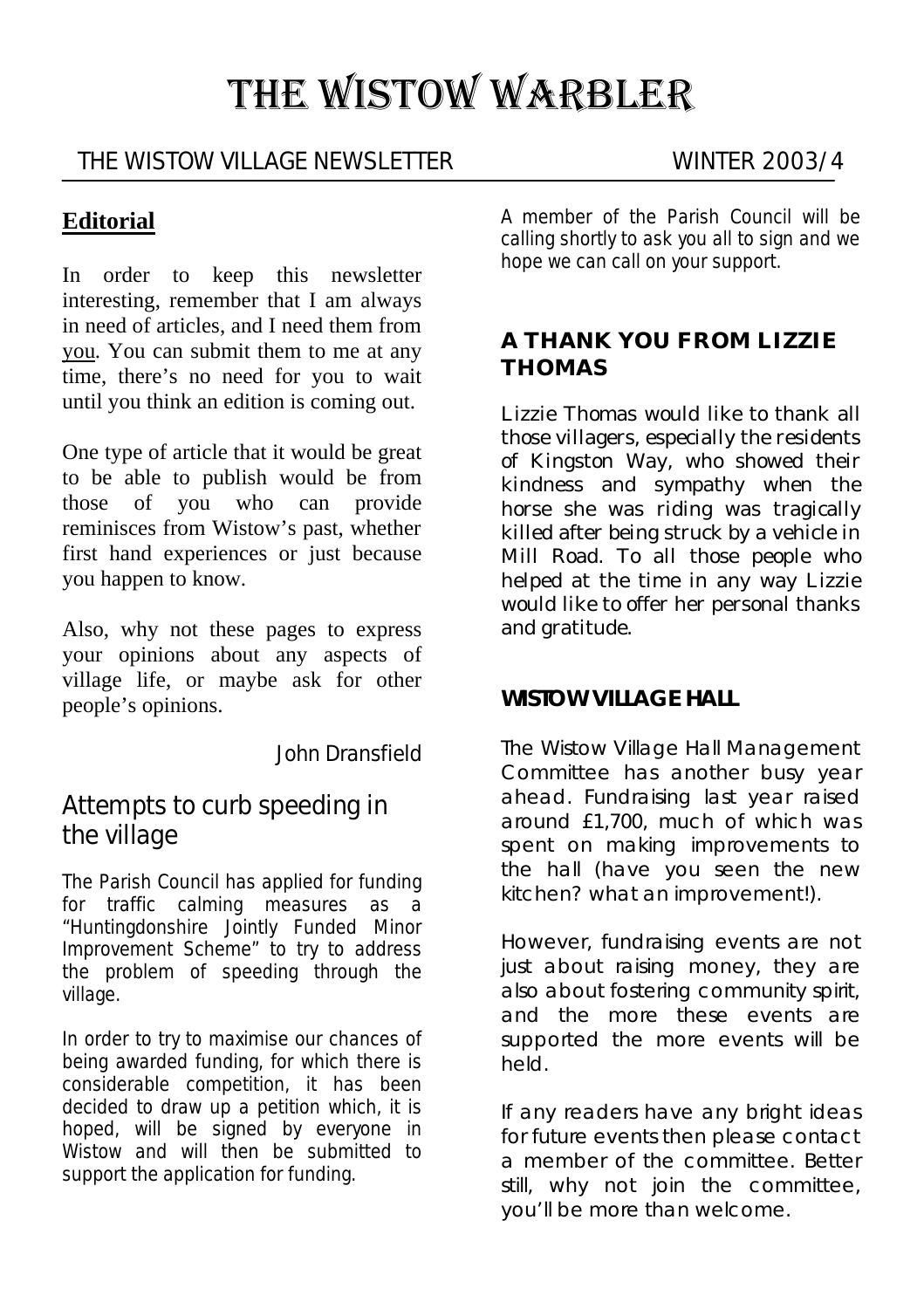If being on the committee isn't your style then your help would still be appreciated, especially at the musical evening and sports day in July.

# **A Message from The Three Horseshoes**

Catherine and David would like to thank all of their customers for making them feel so welcome here in Wistow, and say how wonderful it was to see so many people enjoying Christmas and New Year at the pub.

February sees the beginning of a regular quiz night (last Wednesday of each month), details of which will appear soon on the pub's web site (**www.wistowpub.com**). There will also be a Valentine's Night supper with acoustic entertainment; you are advised to book early to avoid disappointment as space is limited.

Ideas for events to be held at the pub are always welcome. You can e-mail them to **ideas@wistowpub.com** or drop them into the pub's suggestion box.

Finally, Catherine and David would like to wish everyone a happy and peaceful 2004.

## **JULIA'S SUCCESS!**

In the Summer edition of the Warbler we told you about Julia Hurford's forthcoming trek along the Great Wall of China to raise funds for "Breakthrough Breast Cancer".

Well, she did it and she's back, having raised just under £8,000 for her charity, and would like to thank everyone who helped to make this possible.

The walk was a terrific experience for Julia. It took place in November and winter had come early, with temperatures of -7°C and with a foot of snow lying on the ground. The intention had been to sleep in tents, but the low temperatures meant that the nights were spent in hostels and hotels instead.

The route passed through a number of villages with plenty of opportunity to meet with local Chinese people for whom the sight of a group of western women was strange indeed. On one occasion, lunch was prepared by a local farmer and earned the accolade of the best Chinese food ever.

The walking was along mountain ridges with sheer drops on one side with extremely steep ascents and descents, sometimes with steps and sometimes not, which was not made any easier by the snow.

 However, the views were fantastic, as was the sense of achievement when she finally arrived at the end of the walk in the city of Shanhaiguan on the Yellow Sea having walked around 125 kilometres. The luxury hotel, with proper loos, was much appreciated after the hardships of the previous few days.

## **WISTOW WOMENS INSTITUTE**

Wistow W.I. meets on the second Wednesday of each month at 7.30 pm in the Village Hall, and is always pleased to welcome new members. The programme for the year is displayed on the notice board at the bus stop, and also outside the village hall.

If you want, why not go along as a visitor to see if you like the look of them before joining! For more information please ring Jean (on 822828), Carol (823131) or Deanna (824755).